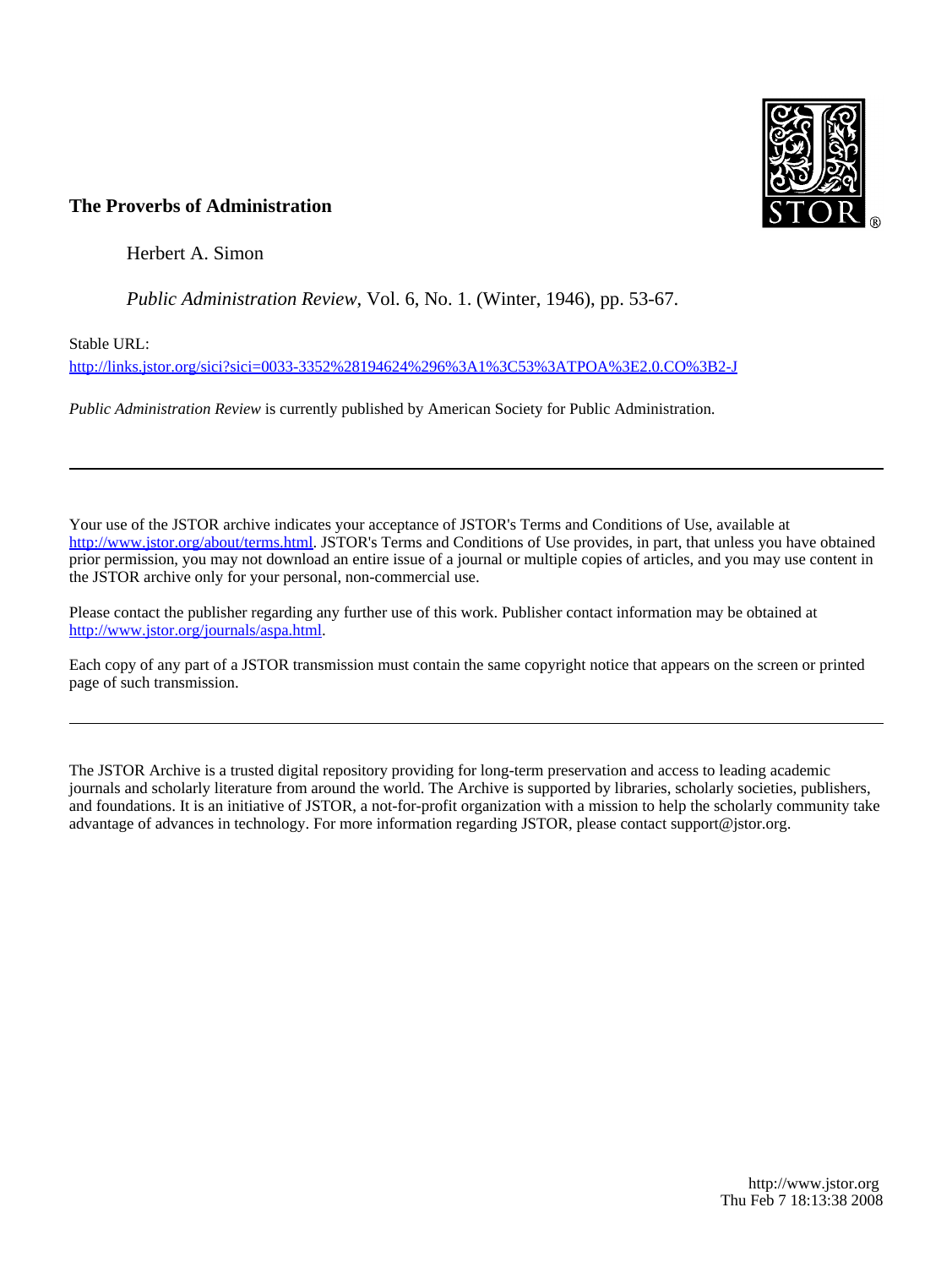# **The Proverbs of Administration**

#### **By HERBERT A. SIMON**

Associate Professor of Political Science Illinois Institute of Technology

**AFACT** about proverbs that greatly<br>
enhances their quotability is that<br>
they almost always occur in mutu-<br>
ally contradictory pairs "Look before you enhances their quotability is that ally contradictory pairs. "Look before you 1eapl"-but "He who hesitates is lost."

This is both a great convenience and a serious defect-depending on the use to which one wishes to put the proverbs in question. If it is a matter of rationalizing behavior that has already taken place or justifying action that has already been decided upon, proverbs are ideal. Since one is never at a loss to find one that will prove his point-or the precisely contradictory point, for that matter-they are a great help in persuasion, political debate, and all forms of rhetoric.

But when one seeks to use proverbs as the basis of a scientific theory, the situation is less happy. It is not that the propositions expressed by the proverbs are insufficient; it is rather that they prove too much. **A**  scientific theory should tell what is true but also what is false. If Newton had announced to the world that particles of matter exert either an attraction or a repulsion on each other, he would not have added much to scientific knowledge. His contribution consisted in showing that an attraction was exercised and in announcing the precise law governing its operation.

Most of the propositions that make up the body of administrative theory today share, unfortunately, this defect of proverbs. For almost every principle one can find an equally plausible and acceptable contradictory principle. Although the two principles of the pair will lead to exactly opposite organizational recommendations, there is nothing in the theory to indicate which is the proper one to apply. $<sup>1</sup>$ </sup>

It is the purpose of this paper to substantiate this sweeping criticism of administrative theory, and to present some suggestions -perhaps less concrete than they should be -as to how the existing dilemma can be solved.

#### *Some Accepted Administrative Principles*

MONG the more common "principles" that occur in the literature of administration are these:

**1.** Administrative efficiency is increased by a specialization of the task among the group.

2. Administrative efficiency is increased by arranging the members of the group in a determinate hierarchy of authority.

**3.** Administrative efficiency is increased by limiting the span of control at any point in the hierarchy to a small number.

4. Administrative efficiency is increased by grouping the workers, for purposes of control, according to  $(a)$  purpose,  $(b)$  process,  $(c)$  clientele, or  $(d)$  place. (This is really an elaboration of the first principle but deserves separate discussion).

Since these principles appear relatively simple and clear, it would seem that their application to concrete problems of admin-

**<sup>&#</sup>x27;Lest it be thought that this deficiency is peculiar to**  the science-or "art"-of administration, it should be **pointed out that the same trouble is shared by most Freudian psychological theories, as well as by some sociological theories.**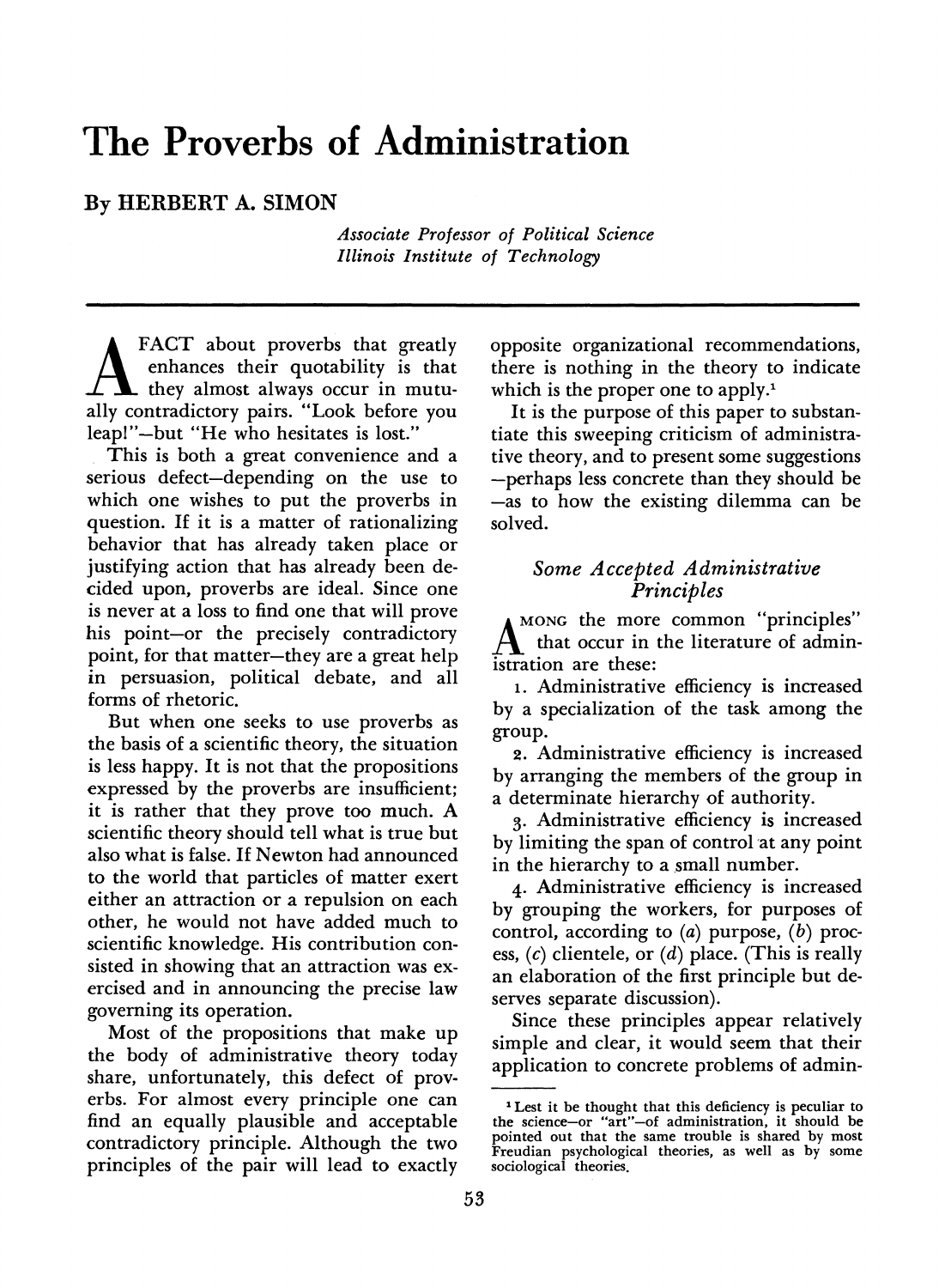istrative organization would be unambiguous and that their validity would be easily submitted to empirical test. Such, however, seems not to be the case. To show why it is not, each of the four principles just listed will be considered in turn.

Specialization. Administrative efficiency is supposed to increase with an increase in specialization. But is this intended to mean that *any* increase in specialization will increase efficiency? If so, which of the following aIternatives is the correct application of the principle in a particular case?

**I. A** plan of nursing should be put into effect by which nurses will be assigned to districts and do all nursing within that district, including school examinations, visits to homes or school children, and tuberculosis nursing.

**2. A** functional plan of nursing should be put into effect by which different nurses will be assigned to school examinations, visits .to homes of school children, and tuberculosis nursing. The present method of generalized nursing by districts impedes the development of specialized skills in the three very diverse programs.

Both of these administrative arrangements satisfy the requirement of specialization-the first provides specialization by place; the second, specialization by function. The principle of specialization is of no help at all in choosing between the two alternatives.

It appears that the simplicity of the principle of specialization is a deceptive simplicity-a simplicity which conceals fundamental ambiguities. For "specialization" is not a condition of efficient administration; it is an inevitable characteristic of all group effort, however efficient or inefficient that effort may be. Specialization merely means that different persons are doing different things-and since it is physically impossible for two persons to be doing the same thing in the same place at the same time, two persons are always doing different things.

The real problem of administration, then, is not to "specialize," but to specialize in that particular manner and along those particular lines which will lead to administrative efficiency. But, in thus rephrasing this "principle" of administration, there has been brought clearly into the open its fundamental ambiguity: "Administrative efficiency is increased by a specialization of the task among the group in the direction which will lead to greater efficiency."

Further discussion of the choice between competing bases of specialization will be undertaken after two other principles of administration have been examined.

*Unity of Command.* Administrative efficiency is supposed to be enhanced by arranging the members of the organization in a determinate hierarchy of authority in order to preserve "unity of command."

Analysis of this "principle" requires a clear understanding of what is meant by the term "authority." A subordinate may be said to accept authority whenever he permits his behavior to be guided by a decision reached by another, irrespective of his own judgment as to the merits of that decision.

In one sense the principle of unity of command, like the principle of specialization, cannot be violated; for it is physically impossible for a man to obey two contradictory commands-that is what is meant by "contradictory commands." Presumably, if unity of command is a principle of administration, it must assert something more than this physical impossibility. Perhaps it asserts this: that it is undesirable to place a member of an organization in a position where he receives orders from more than one superior. This is evidently the meaning that Gulick attaches to the principle when he says,

The significance of this principle in the process of co-ordination and organization must not be lost sight of. In building a structure of co-ordination, it is often tempting to set up more than one boss for a man who is doing work which has more than one relationship. Even as great a philosopher of management as Taylor fell into this error in setting up separate foremen to deal with machinery, with materials, with speed, etc., each with the power of giving orders directly to the individual work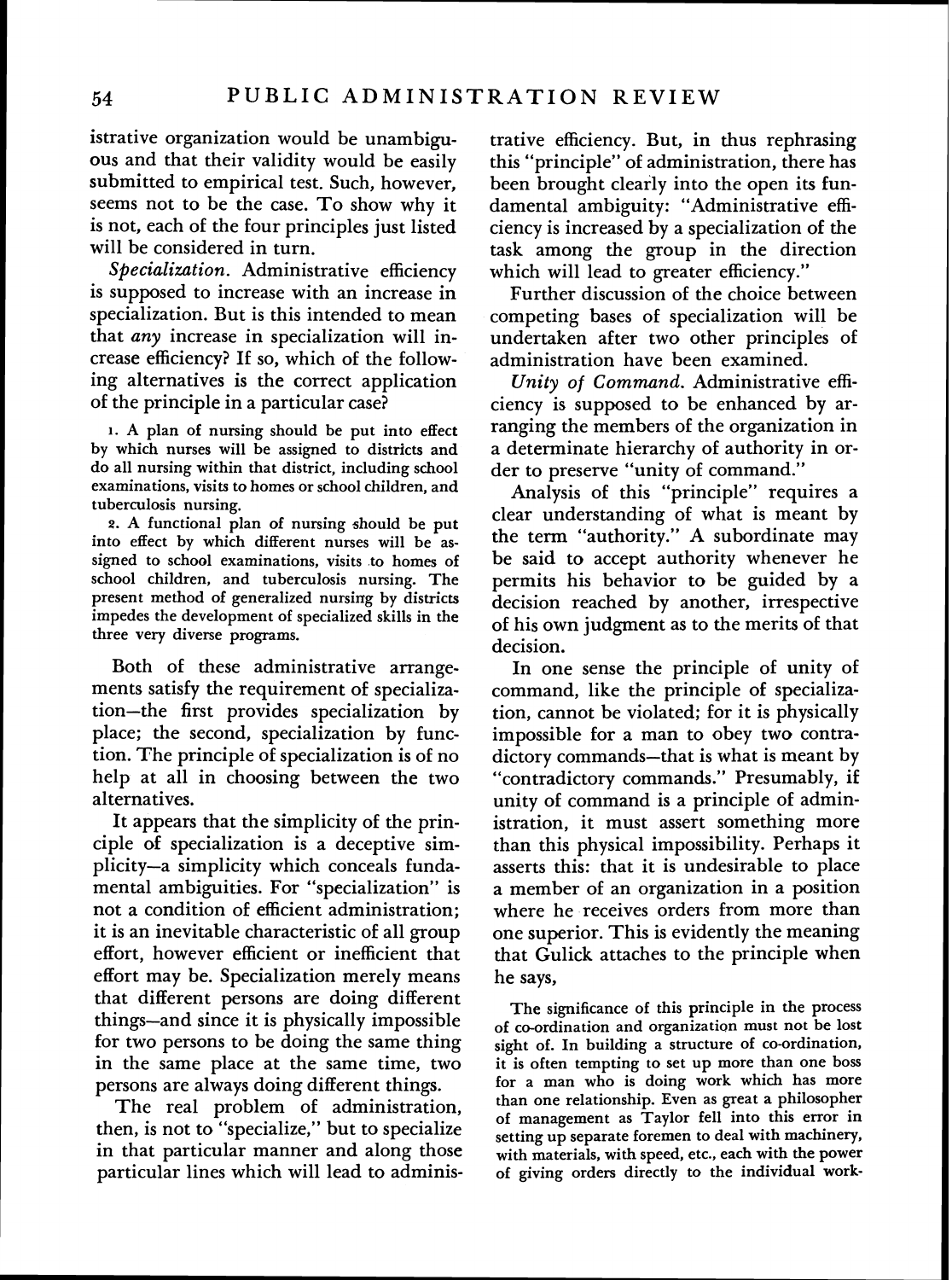**man. The rigid adherence to the principle of unity of command may have its absurdities; these are, however, unimportant in comparison with the certainty of confusion, inefficiency and irresponsibility which arise from the violation of the principle.1** 

Certainly the principle of unity of command, thus interpreted, cannot be criticized for any lack of clarity or any ambiguity. The definition of authority given above should provide a clear test whether, in any concrete situation, the principle is observed. The real fault that must be found with this principle is that it is incompatible with the principle of specialization. One of the most important uses to which authority is put in organization is to bring about specialization in the work of making decisions, so that each decision is made at a point in the organization where it can be made most expertly. As a result, the use of authority permits a greater degree of expertness to be achieved in decision-making than would be possible if each operative employee had himself to make all the decisions upon which his activity is predicated. The individual fireman does not decide whether to use a two-inch hose or a fire extinguisher; that is decided for him by his officers, and the decision is communicated to him in the form of a command.

However, if unity of command, in Gulick's sense, is observed, the decisions of a person at any point in the administrative hierarchy are subject to influence through only one channel of authority; and if his decisions are of a kind that require expertise in more than one field of knowledge, then advisory and informational services must be relied upon to supply those premises which lie in a field not recognized by the mode of specialization in the organization. For example, if an accountant in a school department is subordinate to an educator, and if unity of command is observed, then the finance department cannot

issue direct orders to him regarding the technical, accounting aspects of his work. Similarly, the director of motor vehicles in the public works department will be unable to issue direct orders on care of motor equipment to the fire-truck driver.<sup>2</sup>

Gulick, in the statement quoted above, clearly indicates the difficulties to be faced if unity of command is not observed. **A**  certain amount of irresponsibility and confusion are almost certain to ensue. But perhaps this is not too great a price to pay for the increased expertise that can be applied to decisions. What is needed to decide the issue is a principle of administration that would enable one to weigh the relative advantages of the two courses of action. But neither the principle of unity of command nor the principle of specialization is helpful in adjudicating the controversy. They merely contradict each other without indicating any procedure for resolving the contradiction.

If this were merely an academic controversy-if it were generally agreed and had been generally demonstrated that unity of command must be preserved in all cases, even with a loss in expertise-one could assert that in case of conflict between the two principles, unity of command should prevail. But the issue is far from clear, and experts can be ranged on both sides of the controversy. On the side of unity of command there may be cited the dictums of Gulick and others.<sup>3</sup> On the side of specialization there are Taylor's theory of functional supervision, Macmahon and Millett's idea of "dual supervision," and the practice of technical supervision in military organi $zation<sup>4</sup>$ 

**Luther Gulick, "Notes on the Theory of Organiza- tion," in Luther Gulick and L. Urwick (eds.),** *Papers on the Science of Administration* **(Institute of Public Ad** $ministration,$  Columbia University, 1937), p. 9.

**<sup>&#</sup>x27;This point is discussed in Herbert A. Simon "Decision-Making and Administrative Organization," 4**  *Public Administration Review* **20-21 (Winter, 1944).**

**Gulick, "Notes on the Theory of Organization," g; L. D. White,** *Introduction to the Study of Publ~c* 

*Administration* **(Macmillan Co., ~gsg),p. 45.** '**Frederick W. Taylor,** *Shop Management* **(Harper** & **Bros., 1911). p. 99; Macmahon, Millett, and Ogden** *The Administration of Federal Work Relief* (Public **Administration Service, 1941).pp. 265-68; and L. Ur-**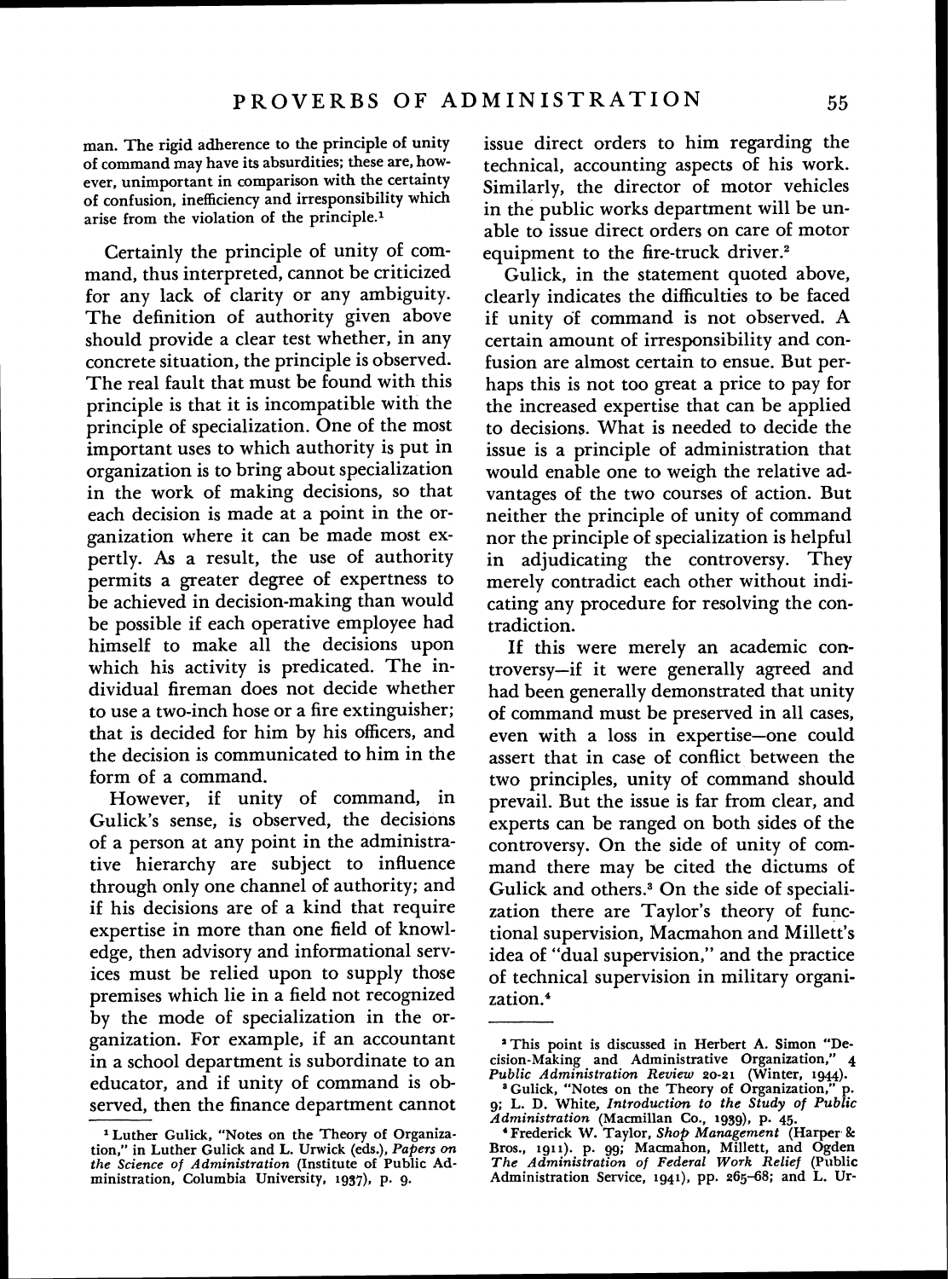It may be, as Gulick asserts, that the notion of Taylor and these others is an "error." If so, the evidence that it is an error has never been marshalled or published-apart from loose heuristic arguments like that quoted above. One is left with a choice between equally eminent theorists of administration and without any evidential basis for making that choice.

What evidence there is of actual administrative practice would seem to indicate that the need for specialization is to a very large degree given priority over the need for unity of command. As a matter of fact, it does not go too far to say that unity of command, in Gulick's sense, never has existed in any administrative organization. If a line officer accepts the regulations of an accounting department with regard to the procedure for making requisitions, can it be said that, in this sphere, he is not subject to the authority of the accounting department? In any actual administrative situation authority is zoned, and to maintain that this zoning does not contradict the principle of unity of command requires a very different definition of authority from that used here. This subjection of the line officer to the accounting department is no different, in principle, from Taylor's recommendation that in the matter of work programming a workman be subject to one foreman, in the matter of machine operation to another.

The principle of unity of comand is perhaps more detensible if narrowed down to the following: In case two authoritative commands conflict, there should be a single determinate person whom the subordinate is expected to obey; and the sanctions of authority should be applied against the subordinate only to enforce his obedience to that one person.

If the principle of unity of command is. more defensible when stated in this limited

form, it also solves fewer problems. In the first place, it no longer requires, except for settling conflicts of authority, a single hierarchy of authority. Consequently, it leaves unsettIed the very important question of how authority should be zoned in a particular organization (i.e., the modes of specialization) and through what channels it should be exercised. Finally, even this narrower concept of unity of command conflicts with the principle of specialization, for whenever disagreement does occur and the organization members revert to the formal lines of authority, then only those types of specialization which are represented in the hierarchy of authority can impress themselves on decision. If the training officer of a city exercises only functional supervision over the police training officer, then in case of disagreement with the police chief, specialized knowledge of police problems will determine the outcome while specialized knowledge of training problems will be subordinated or ignored. That this actually *oc*curs is shown by the frustration so commonly expressed by functional supervisors at their lack of authority to apply sanctions.

*Span* of Control. Administrative efficiency is supposed to be enhanced by limiting the number of subordinates who report directly to any one administrator to a small number-say six. This notion that the "span of control" should be narrow is confidently asserted as a third incontrovertible principle of administration. The usual common-sense arguments for restricting the span of control are familiar and need not be repeated here. What is not so generally recognized is that a contradictory proverb of administration can be stated which, though it is not so familiar as the principle of span of control, can be supported by arguments of equal plausibility. The proverb in question is the following: Administrative efficiency is enhanced by keeping at a minimum the number of organizational levels through which a matter must pass before it is acted upon.

**wick, who describes British army practice in "Organization as a Technical Problem," Gulick and Urwick (eds.), op. cit.,** pp. **67-69.**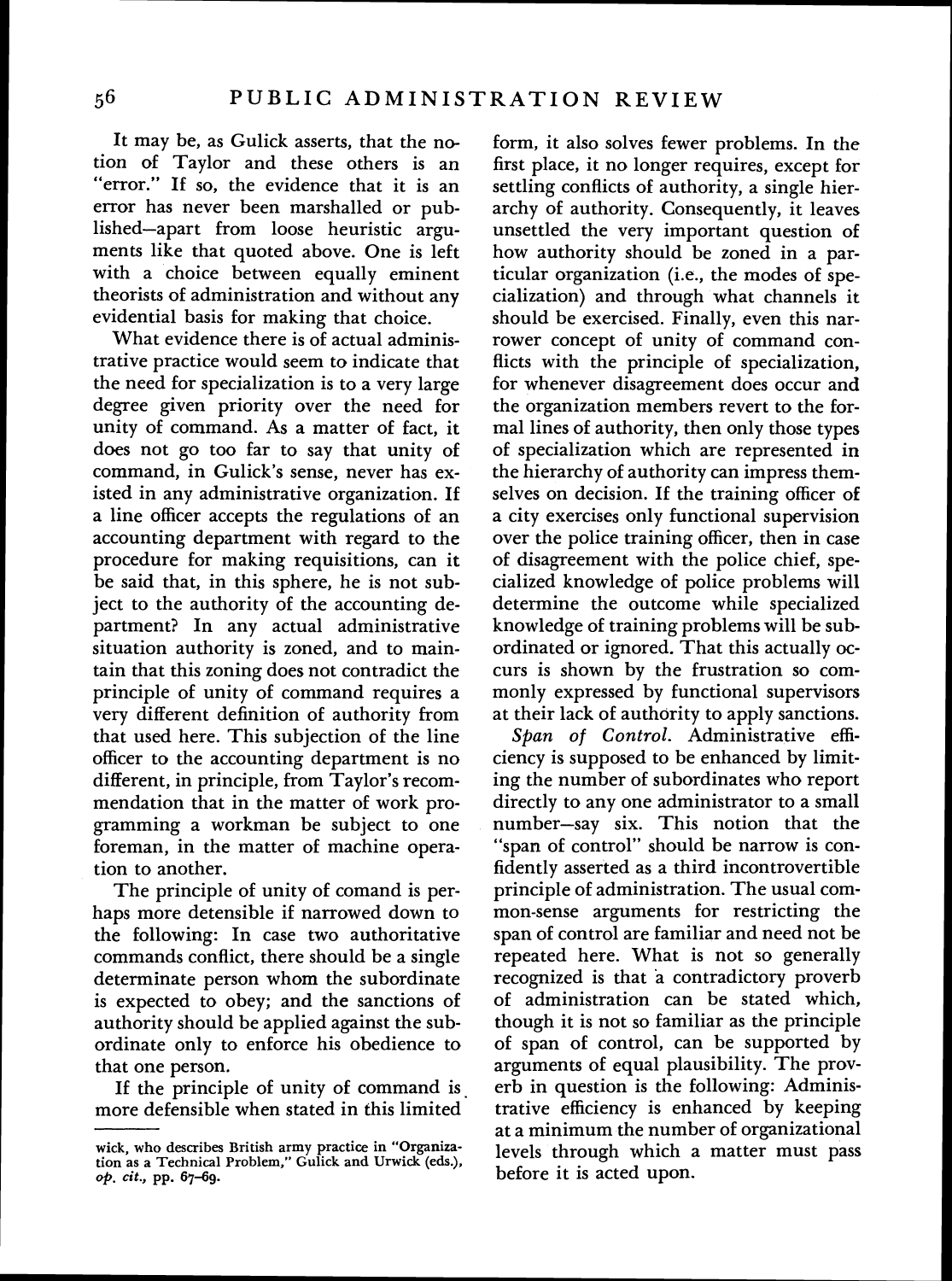This latter proverb is one of the fundamental criteria that guide administrative analysts in procedures simplification work. Yet in many situations the results to which this principle leads are in direct contradiction to the requirements of the principle of span of control, the principle of unity of command, and the principle of specialization. The present discussion is concerned with the first of these conflicts. To illustrate the difficulty, two alternative proposals for the organization of a small health department will be presented-one based on the restriction of span of control, the other on the limitation of number of organization levels:

**1.** The present organization of the department places an administrative overload on the health officer by reason of the fact that all eleven employees of the department report directly to him and the further fact that some of the staff lack adequate technical training. Consequently, venereal disease clinic treatments and other details require an undue amount of the health officer's personal attention.

It has previously been recommended that the proposed medical officer be placed in charge of the venereal disease and chest clinics and all child hygiene work. It is further recommended that one of the inspectors be designated chief inspector and placed in charge of all the department's inspectiona1 activities and that one of the nurses be designated as head nurse. This will relieve the health commissioner of considerable detail and will leave him greater freedom to plan and supervise the health program as a whole, to conduct health education, and to coordinate the work of the department with that of other community agencies. If the department were thus organized, the effectiveness of all employees could be substantially increased.

**2.** The present organization of the department leads to inefficiency and excessive red tape by reason of the fact that an unnecessary supervisory level intervenes between the health officer and the operative employees, and that those four of the twelve employees who are best trained technically are engaged largely in "overhead" administrative duties. Consequently, unnecessary delays occur in securing the approval of the health officer on matters requiring his attention, and too many matters require review and re-review.

The medical officer should be left in charge of the venereal disease and chest clinics and child hygiene work. It is recommended, however, that

the position of chief inspector and head nurse be abolished and that the employees now filling these positions perform regular inspectional and nursing duties. The details of work scheduling now handled by these two employees can be taken care of more economically by the secretary to the health officer, and, since broader matters of policy have, in any event, always required the personal attention of the health officer, the abolition of these two positions will eliminate a wholly unnecessary step in review, will allow an expansion of inspectional and nursing services, and will permit at least a beginning to be made in the recommended program of health education. The number of persons reporting directly to the health officer will be increased to nine, but since there are few matters requiring the coordination of these employees, other than the work schedules and policy questions referred to above, this change will not materially increase his work load.

The dilemma is this: in a large organization with complex interrelations between members, a restricted span of control inevitably produces excessive red tape, for each contact between organization members must be carried upward until a common superior is found. If the organization is at all large, this will involve carrying all such matters upward through several levels of officials for decision and then downward again in the form of orders and instructions -a cumbersome and time-consuming process.

The alternative is to increase the number of persons who are under the command of each officer, so that the pyramid will come more rapidly to a peak, with fewer intervening levels. But this, too, leads to difficulty, for if an officer is required to supervise too many employees, his control over them is weakened.

If it is granted, then, that both the increase and the decrease in span of control has some undesirable consequences, what is the optimum point? Proponents of a restricted span of control have suggested three, five, even eleven, as suitable numbers, but nowhere have they explained the reasoning which led them to the particular number they selected. The principle as stated casts no light on this very crucial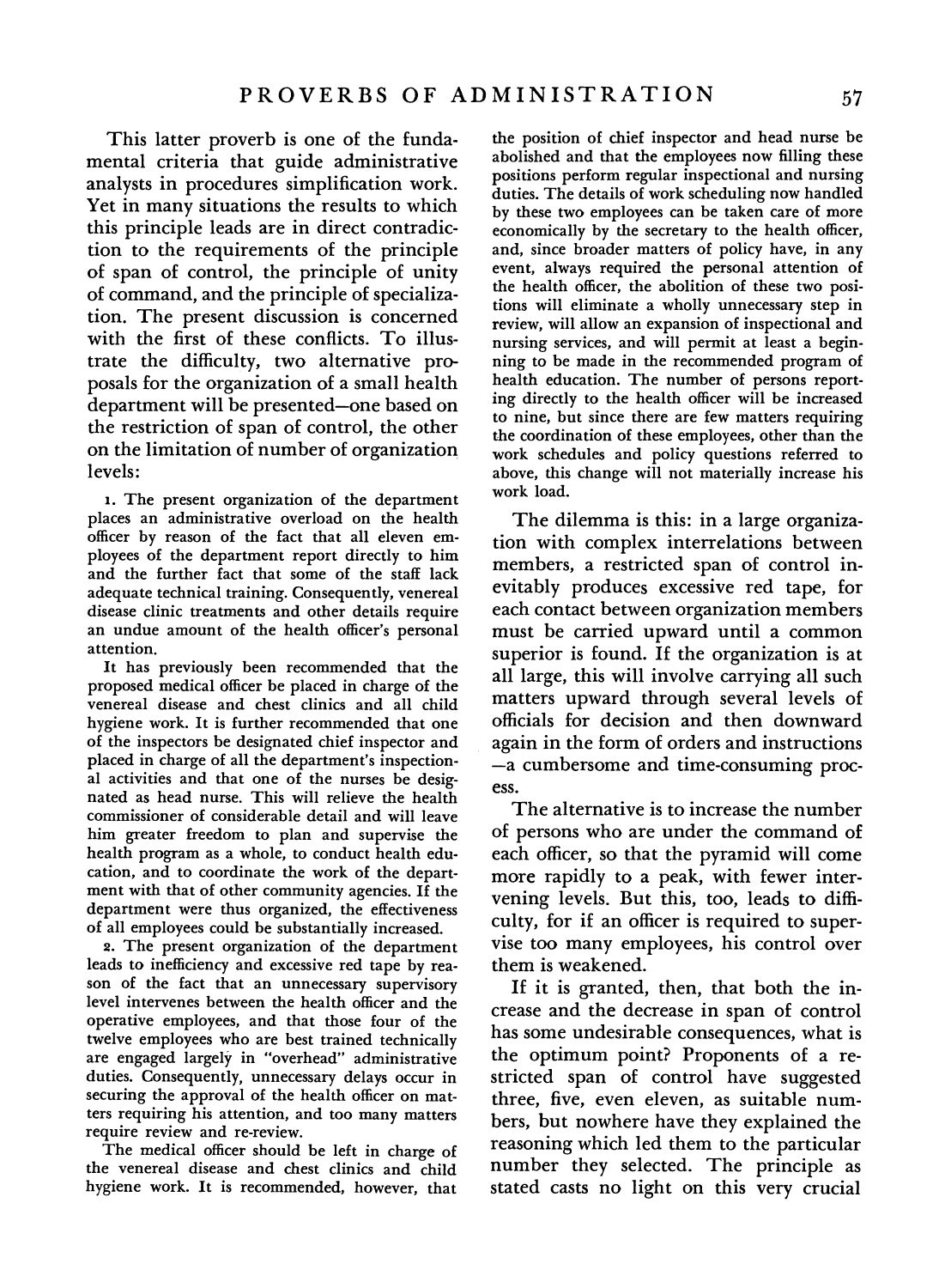question. One is reminded of current arguments about the proper size of the national debt.

*Organiration by Purpose, Process, Clientele, Place.* Administrative efficiency is supposed to be increased by grouping workers according to *(a)* purpose, *(b)* process, (c) clientele, or (d) place. But from the discussion of specialization it is clear that this principle is internally inconsistent; for purpose, process, clientele, and place are competing bases of organization, and at any given point of division the advantages of three must be sacrificed to secure the advantages of the fourth. If the major departments of a city, for example, are organized on the basis of major purpose, then it follows that all the physicians, all the lawyers, all the engineers, all the statisticians will not be located in a single department exclusively composed of members of their profession but will be distributed among the various city departments needing their services. The advantages of organization by process will thereby be partly lost.

Some of these advantages can be regained by organizing on the basis of process *within*  the major departments. Thus there may be an engineering bureau within the public works department, or the board of education may have a school health service as a major division of its work. Similarly, within smaller units there may be division by area or by clientele: e.g., a fire department will have separate companies located throughout the city, while a welfare department may have intake and case work agencies in various locations. Again, however, these major types of specialization cannot be simultaneously achieved, for at any point in the organization it must be decided whether specialization at the next level will be accomplished by distinction of major purpose, major process, clientele, or area.

The conflict may be illustrated by showing how the principle of specialization according to purpose would lead to a different result from specialization according to clientele in the organization of a health department.

**1.** Public health administration consists of the following activities for the prevention of disease and the maintenance of healthful conditions: **(I)**  vital statistics; (2) child hygiene-prenatal, maternity, postnatal, infant, preschool, and school health programs; **(3)** communicable disease control; **(4)**  inspection of milk, foods, and drugs; (5) sanitary inspection; (6) laboratory service;  $(7)$  health education.

One of the handicaps under which the health department labors is the fact that the department has no control over school health, that being an activity of the county board of education, and there is little or no coordination between that highly important part of the community health program and the balance of the program which is conducted by the city-county health unit. It is recommended that the city and county open negotiations with the board of education for the transfer of all school health work and the appropriation therefor to the joint health unit. . . .

**2.** To the modern school department is entrusted the care of children during almost the entire period that they are absent from the parental home. It has three principal responsibilities toward them: **(1)** to provide for their education in useful skills and knowledge and in character; (2) to provide them with wholesome play activities outside school hours; **(3)** to care for their health and to assure the attainment of minimum standards of nutrition.

One of the handicaps under which the school board labors is the fact that, except for school lunches, the board has no control over child health and nutrition, and there is little or no coordination between that highly important part of the child development program and the balance of the program which is conducted by the board of education. It is recommended that the city and county open negotiations for the transfer of all health work for children of school age to the board of education.

Here again is posed the dilemma of choosing between alternative, equally plausible, administrative principles. But this is not the only difficulty in the present case, for a closer study of the situation shows there are fundamental ambiguities in the meanings of the key terms-"purpose," "process," "clientele," and "place."

"Purpose" may be roughly defined as the objective or end for which an activity is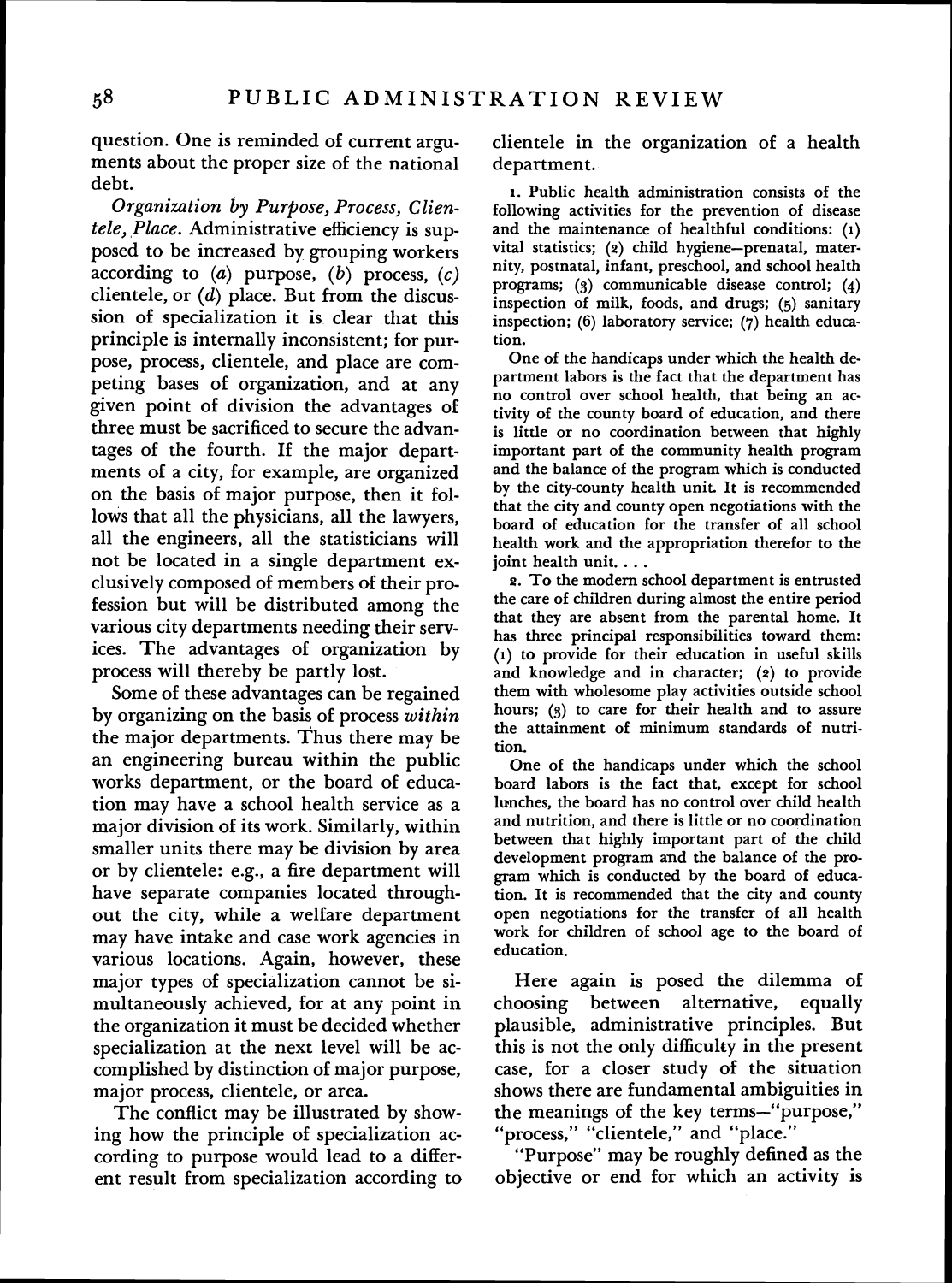carried on; "process" as a means for accomplishing a purpose. Processes, then, are carried on in order to achieve purposes. But purposes themselves may generally be arranged in some sort of hierarchy. **A** typist moves her fingers in order to type; types in order to reproduce a letter; reproduces a letter in order that an inquiry may be answered. Writing a letter is then the purpose for which the typing is performed; while writing a letter is also the process whereby the purpose of replying to an inquiry is achieved. It follows that the same activity may be described as purpose or as process.

This ambiguity is easily illustrated for the case of an administrative organization. A health department conceived as a unit whose task it is to care for the health of the community is a purpose organization; the same department conceived as a unit which makes use of the medical arts to carry on its work is a process organization. In the same way, an education department may be viewed as a purpose (to educate) organization, or a clientele (children) organization; the forest service as a purpose (forest conservation), process (forest management), clientele (lumbermen and cattlemen utilizing public forests), or area (publicly owned forest lands) organization. When concrete illustrations of this sort are selected, the lines of demarcation between these categories become very hazy and unclear indeed.

"Organization by major purpose," says Gulick, ". . . serves to bring together in a single large department all of those who are at work endeavoring to render a particular service."<sup>1</sup> But what is a particular service? Is fire protection a single purpose, or is it merely a part of the purpose of public safety?—or is it a combination of purposes including fire prevention and fire fighting? It must be concluded that there is no such thing as a purpose, or a unifunctional (single-purpose) organization. What is to be considered a single function depends entirely on language and techniques.<sup>2</sup> If the English language has a comprehensive term which covers both of two subpurposes it is natural to think of the two together as a single purpose. If such a term is lacking, the two subpurposes become purposes in their own right. On the other hand, a single activity may contribute to several objectives, but since they are technically (procedurally) inseparable, the activity is considered a single function or purpose.

The fact, mentioned previously, that purposes form a hierarchy, each subpurpose contributing to some more final and comprehensive end, helps to make clear the relation between purpose and process. "Organization by major process," says Gulick, ". . . tends to bring together in a single department all of those who are at work making use of a given special skill or technology, or are members of a given profession."<sup>3</sup> Consider a simple skill of this kind -typing. Typing is a skill which brings about a means-end coordination of muscular movements, but at a very low level in the means-end hierarchy. The content of the typewritten letter is indifferent to the skill that produces it. The skill consists merely in the ability to hit the letter  $''t''$ quickly whenever the letter **"t"** is required by the content and to hit the letter "a" whenever the letter "a" is required by the content.

There is, then, no essential difference between a "purpose" and a "process," but only a distinction of degree. **A** "process" is an activity whose immediate purpose is at a low level in the hierarchy of means and ends, while a "purpose" is a collection of activities whose orienting value or aim is at a high level in the means-end hierarchy.

<sup>&</sup>lt;sup>2</sup> If this is correct, then any attempt to prove that certain activities belong in a single department because they relate to a single purpose is doomed to fail. **See,**  for example, John M. Gaus and Leon Wolcott, *Public Administration and the U.S. Department of Agricul*ture (Public Administration Service, 1940.)

*Op. cit.,* p 21.

*Op. cit.,* p. *23.*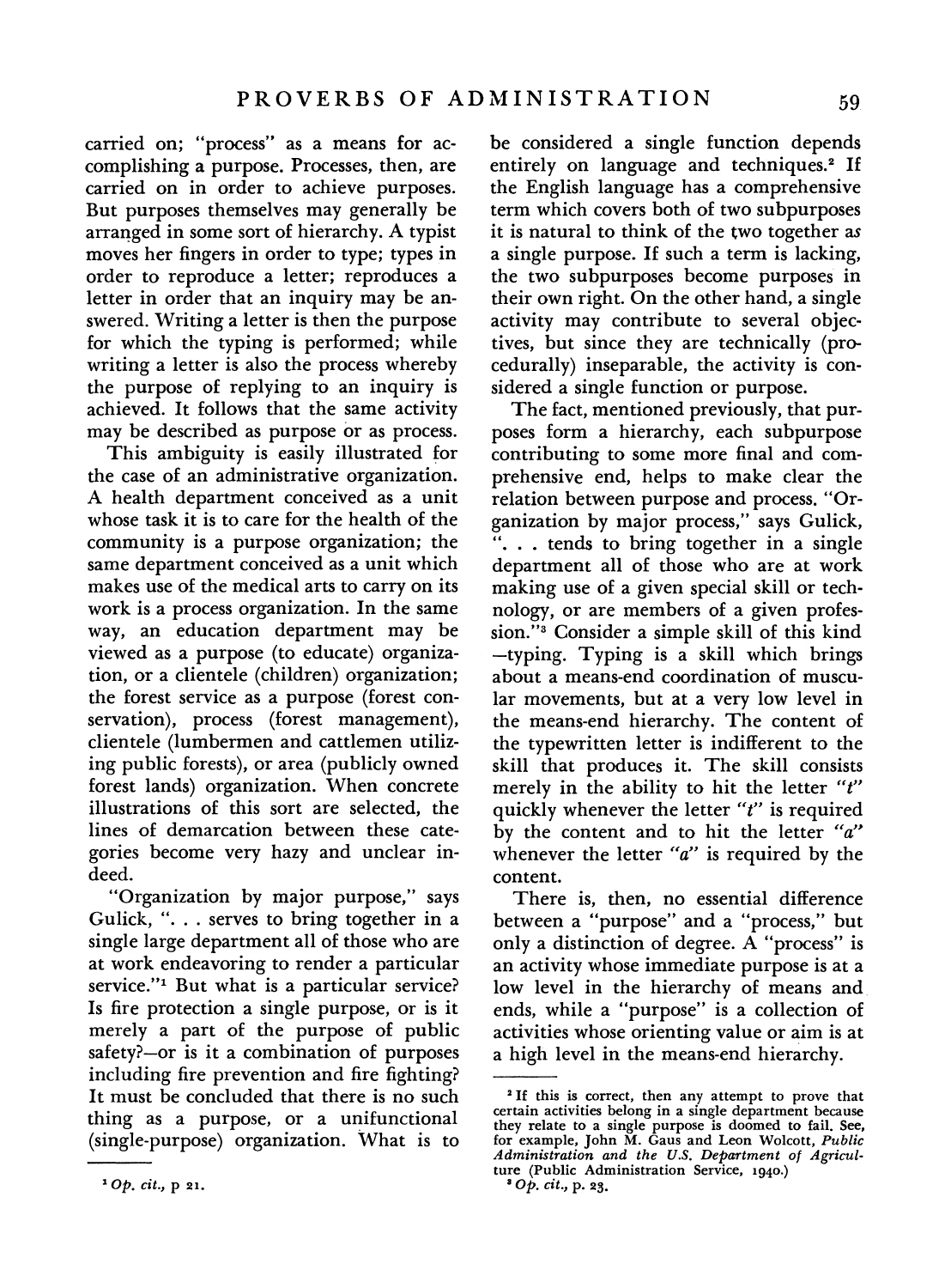Next consider "clientele" and "place" as bases of organization. These categories are really not separate from purpose, but a part of it. A complete statement of the purpose of a fire department would have to include the area served by it: "to reduce fire losses on property in the city of X." Objectives of an administrative organization are phrased in terms of a service to be provided and an area for which it is provided. Usually, the term "purpose" is meant to refer orlly to the first element, but the second is just as legitimately an aspect of purpose. Area of service, of course, may be a specified clientele quite as well as a geographical area. In the case of an agency which works on "shifts," time will be a third dimension of purpose-to provide a given service in a given area (or to a given clientele) during a given time period.

With this clarification of terminology, the next task is to reconsider the problem of specializing the work of an organization. It is no longer legitimate to speak of a "purpose" organization, a "process" organization, a "clientele" organization, or an "area" organization. The same unit might fall into any one of these four categories, depending on the nature of the larger organizational unit of which it was a part. **A**  unit providing public health and medical services for school-age children in Multnomah County might be considered (I) an "area" organization if it were part of a unit providing the same service for the state of Oregon; **(2)** a "clientele" organization if it were part of a unit providing similar services for children of all ages; **(3)** a "purpose" or a "process" organization (it would be impossible to say which) if it were part of an education department.

It is incorrect to say that Bureau **.A** is a process bureau; the correct statement is that Bureau **A** is a process bureau within Department X.<sup>1</sup> This latter statement would mean that Bureau **A** incorporates all the processes of a certain kind in Department X, without reference to any special subpurposes, subareas, or subclientele of Department X. Now it is conceivable that a particular unit might incorporate all processes of a certain kind but that these processes might relate to only certain particular subpurposes of the department purpose. In this case, which corresponds to the health unit in an education department mentioned above, the unit would be specialized by both purpose and process. The health unit would be the only one in the education department using the medical art (process) and concerned with health (subpurpose).

Even when the problem is solved of proper usage for the terms "purpose," "process," "clientele," and "area," the principles of administration give no guide as to which of these four competing bases of specialization is applicable in any particular situation. The British Machinery of Government Committee had no doubts about the matter. It considered purpose and clientele as the two possible bases of organization and put its faith entirely in the former. Others have had equal assurance in choosing between purpose and process. The reasoning which leads to these unequivocal conclusions leaves something to be desired. The Machinery of Government Committee gives this sole argument for its choice:

**Now the inevitable outcome of this method of organization [by clientele] is a tendency to Lilliputian administration. It is impossible that the specialized service which each Department has to render to the community can be of as high a standard when its work is at the same time limited to a particular class of persons and extended to every variety of provision for them, as when the Department concentrates itself on the provision of the particular service only by whomsoever required, and looks beyond the interest of comparatively small classes.2** 

**<sup>&#</sup>x27;This distinction is implicit in most of Gulick's analysis of specialization. However, since he cites as examples single departments within a city, and since he** 

**usually speaks of "grouping activities" rather than "dividing work," the relative character of these categories**  is not always apparent in this discussion (op. cit., pp. **15-30).** *'Report* of *the Machinery* **of** *Government Commit-*

*tee (H. M.* **Stationery Office, 1918).**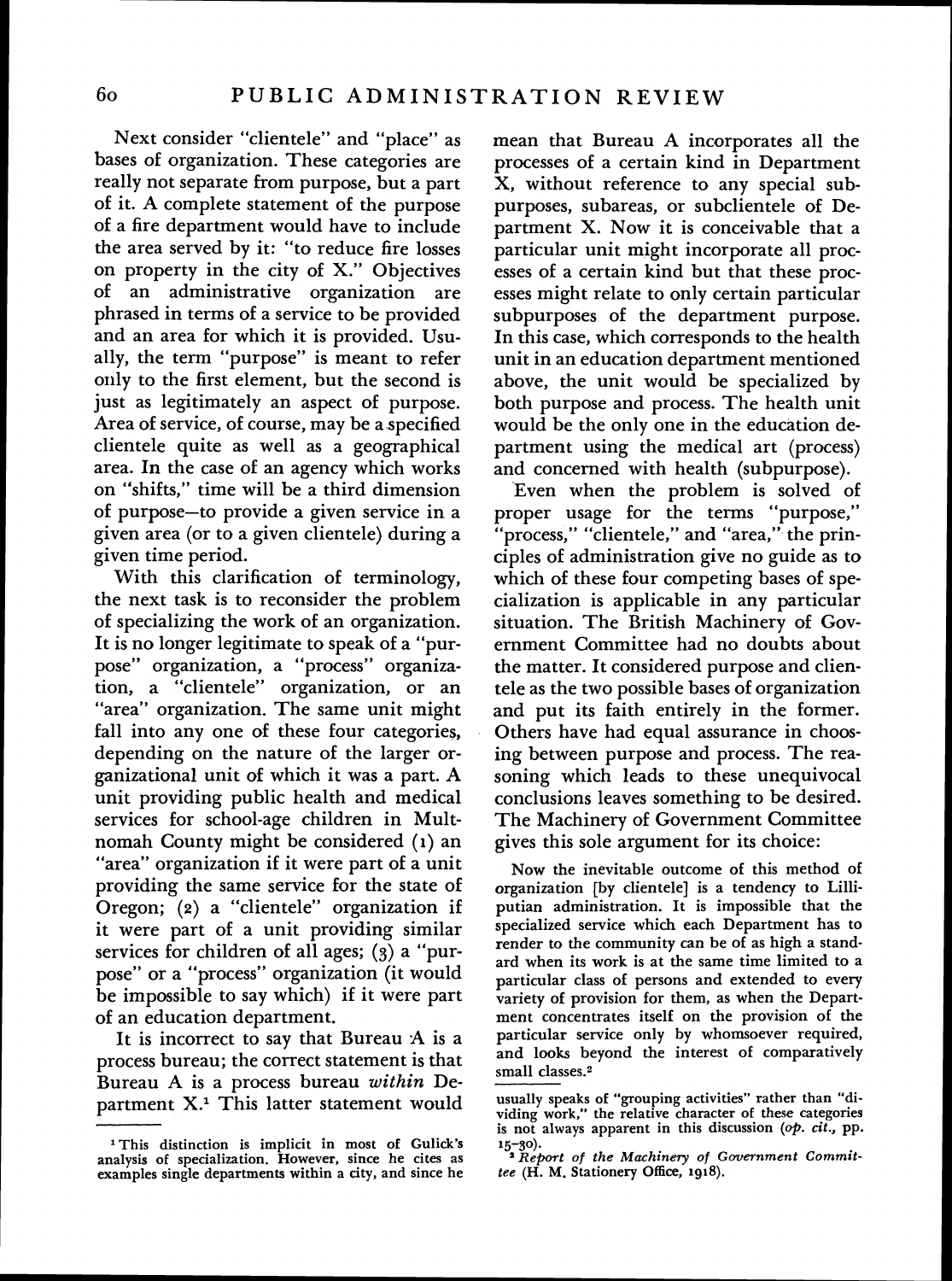The faults in this analysis are obvious. First, there is no attempt to determine how a service is to be recognized. Second, there is a bald assumption, absolutely without proof, that a child health unit, for example, in a department of child welfare could not offer services of "as high a standard" as the same unit if it were located in a department of health. Just how the shifting of the unit from one department to another would improve or damage the quality of its work is not explained. Third, no basis is set forth for adjudicating the competing claims of purpose and process-the two are merged in the ambiguous term "service." It is not necessary here to decide whether the committee was right or wrong in its recommendation; the important point is that the recommendation represented a choice, without any apparent logical or empirical grounds, between contradictory principles of administration.

Even more remarkable illustrations of illogic can be found in most discussions of purpose *vs.* process. They would be too ridiculous to cite if they were not commonly used in serious political and administrative debate.

For instance, where should agricultural education come: in the Ministry of Education, or of Agriculture? That depends on whether we want to see the best farming taught, though possibly by old methods, or a possibly out-of-date style of farming, taught in the most modern and compelling manner. The question answers itself.1

But does the question really answer itself? Suppose a bureau of agricultural education were set up, headed, for example, by a man who had had extensive experience in agricultural research or as administrator of an agricultural school, and staffed by men of similarly appropriate background. What reason is there to believe that if attached to a Ministry of Education they would teach old-fashioned farming by new-fashioned methods, while if attached to a Ministry of Agriculture they would teach new-fashioned farming by old-fashioned methods? The administrative problem of such a bureau would be to teach newfashioned farming by new-fashioned methods, and it is a little difficult to see how the departmental location of the unit would affect this result. "The question answers itself" only if one has a rather mystical faith in the potency of bureau-shuffling as a means for redirecting the activities of an agency.

These contradictions and competitions have received increasing attention from students of administration during the past few years. For example, Gulick, Wallace, and Benson have stated certain advantages and disadvantages of the several modes of specialization, and have considered the conditions under which one or the other mode might best be adopted.<sup>2</sup> All this analysis has been at a theoretical level-in the sense that data have not been employed to demonstrate the superior effectiveness claimed for the different modes. But though theoretical, the analysis has lacked a theory. Since no comprehensive framework has been constructed within which the discussion could take place, the analysis has tended either to the logical one-sidedness which characterizes the examples quoted above or to inconclusiveness.

*The Impasse of Administrative Theory.*  The four "principles of administration" that were set forth at the beginning of this paper have now been subjected to critical analysis. None of the four survived in very good shape, for in each case there was found, instead of an unequivocal principle, a set of two or more mutually incompatible principles apparently equally applicable to the administrative situation.

Moreover, the reader will see that the very same objections can be urged against

<sup>&#</sup>x27;Sir Charles Harris, "Decentralization," **3** *Journal*  of Public Administration 117-33 (April, 1925).

<sup>&#</sup>x27;Gulick, "Notes on the Theory of Organization," pp. 21-30; Schuyler Wallace, *Federal Departmentalization*  (Columbia Univenity Press, 1941); George C. S. Benson, "International Administrative Organization," I *Public Administration Review* 473-86 (Autumn, 1941).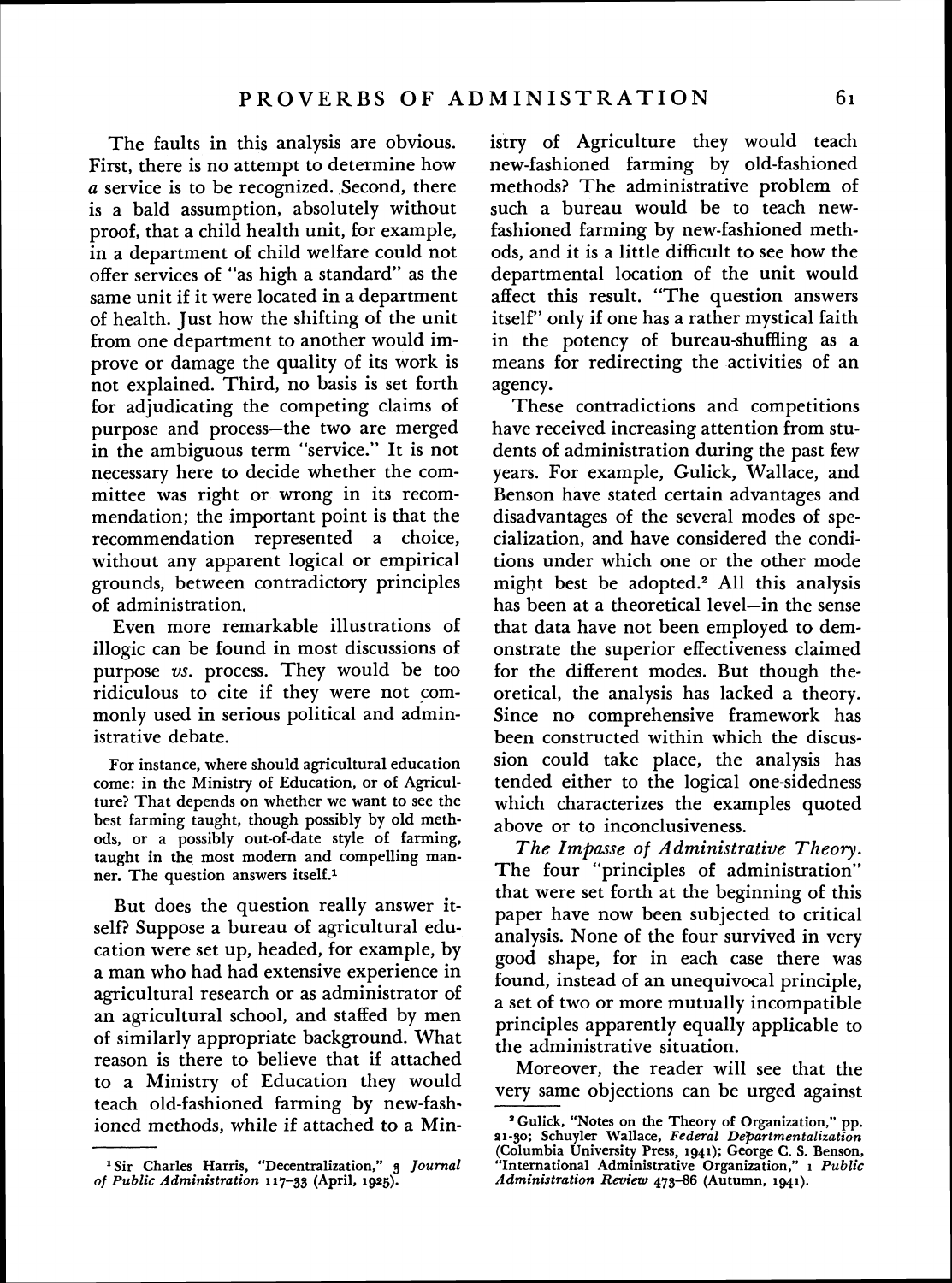the customary discussions of "centralization'' *vs.* "decentralization," which usually conclude, in effect, that "on the one hand, centralization of decision-making functions is desirable; on the other hand, there are definite advantages in decentralization."

Can anything be salvaged which will be useful in the construction of an administrative theory? As a matter of fact, almost everything can be salvaged. The difficulty has arisen from treating as "principles of administration" what are really only criteria for describing and diagnosing administrative situations. Closet space is certainly an important item in the design of a successful house; yet a house designed entirely with a view to securing a maximum of closet space-all other considerations being forgotten-would be considered, to say the least, somewhat unbalanced. Similarly, unity of command, specialization by purpose, decentralization are all items to be considered in the design of an efficient administrative organization. No single one of these items is of sufficient importance to suffice as a guiding principle for the administrative analyst. In the design of administrative organizations, as in their operation, over-all efficiency must be the guiding criterion. Mutually incompatible advantages must be balanced against each other, just as an architect weighs the advantages of additional closet space against the advantages of a larger living room.

This position, if it is a valid one, constitutes an indictment of much current writing about administrative matters. As the examples cited in this chapter amply demonstrate, much administrative analysis proceeds by selecting a single criterion and applying it to an administrative situation to reach a recommendation; while the fact that equally valid, but contradictory, criteria exist which could be applied with equal reason, but with a different result, is conveniently ignored. **A** valid approach to the study of administration requires that all the relevant diagnostic criteria be iden-

tified; that each administrative situation be analyzed in terms of the entire set of criteria; and that research be instituted to determine how weights can be assigned to the several criteria when they are, as they usually will be, mutually incompatible.

#### *An Approach to Administrative Theory*

THIS program needs to be considered<br>step by step. First, what is included in the description of administrative situations for purposes of such an analysis? Second, how can weights be assigned to the various criteria to give them their proper place in the total picture?

*The Description of Administrative Situations.* Before a science can develop principles, it must possess concepts. Before a law of gravitation could be formulated, it was necessary to have the notions of "acceleration" and "weight." The first task of administrative theory is to develop a set of concepts that will permit the description, in terms relevant to the theory, of administrative situations. These concepts, to be scientifically useful, must be operational; that is, their meanings must correspond to empirically observable facts or situations. The definition of "authority" given earlier in this paper is an example of an operational definition.

What is a scientifically relevant description of an organization? It is a description that, so far as possible, designates for each person in the organization what decisions that person makes and the influences to which he is subject in making each of these decisions. Current descriptions of administrative organizations fall far short of this standard. For the most part, they confine themselves to the allocation of *junctions*  and the formal structure of *authority.*They give little attention to the other types of organizational influence or to the system of communication.<sup>1</sup>

What does it mean, for example to say:

**The monograph** by **Macmahon, Millett, and Ogden,**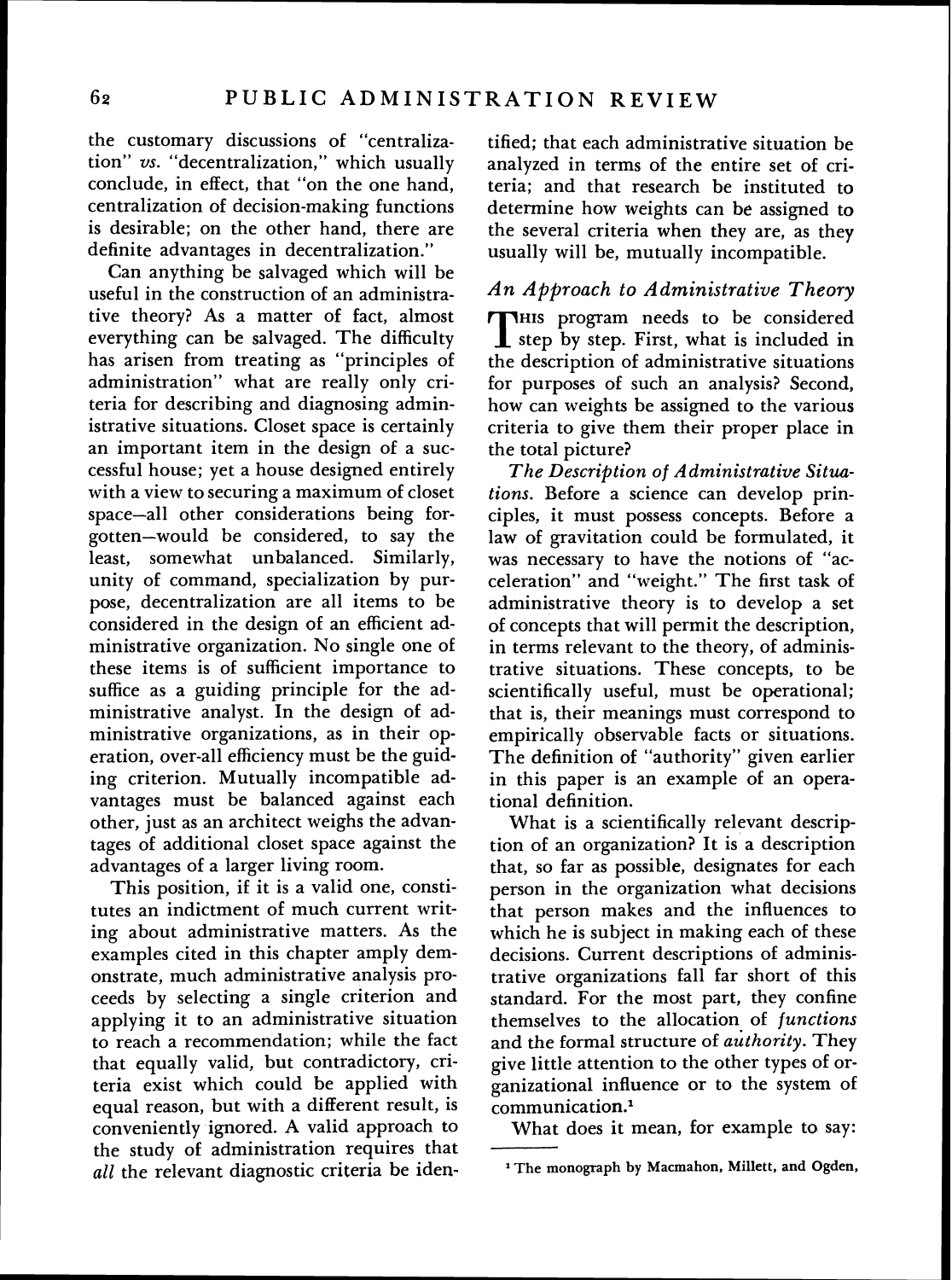the second the function of --------, and the "The department is made up of three bureaus. The first has the function of  $\frac{1}{\sqrt{1-\frac{1}{\sqrt{1-\frac{1}{\sqrt{1-\frac{1}{\sqrt{1-\frac{1}{\sqrt{1-\frac{1}{\sqrt{1-\frac{1}{\sqrt{1-\frac{1}{\sqrt{1-\frac{1}{\sqrt{1-\frac{1}{\sqrt{1-\frac{1}{\sqrt{1-\frac{1}{\sqrt{1-\frac{1}{\sqrt{1-\frac{1}{\sqrt{1-\frac{1}{\sqrt{1-\frac{1}{\sqrt{1-\frac{1}{\sqrt{1-\frac{1}{\sqrt{1-\frac{1}{\sqrt{1-\frac{1}{\sqrt{1-\frac{1$ third the function of  $-\frac{1}{2}$ " What can be learned from such a description about the workability of the organizational arrangement? Very little, indeed. For from the description there is obtained no idea of the degree to which decisions are centralized at the bureau level or at the departmental level. No notion is given as to the extent to which the (presumably unlimited) authority of the department over the bureau is actually exercised or by what mechanisms. There is no indication of the extent to which systems of communication assist the coordination of the three bureaus or, for that matter, to what extent coordination is required by the nature of their work. There is no description of the kinds of training the members of the bureau have undergone or of the extent to which this training permits decentralization at the bureau level. In sum, a description of administrative organizations in terms almost exclusively of functions and lines of authority is completely inadequate for purposes of administrative analysis.

Consider the term "centralization." How is it determined whether the operations of a particular organization are "centralized" or "decentralized"? Does the fact that field offices exist prove anything about decentralization? Might not the same decentralization take place in the bureaus of a centrally located office? **A** realistic analysis of centralization must include a study of the allocation of decisions in the organization and the methods of influence that are employed by the higher levels to affect the decisions at the lower levels. Such an analysis would reveal a much more complex picture of the decision-making process than any enumeration of the geographical locations of organizational units at the different levels.

Administrative description suffers currently from superficiality, oversimplification, lack of realism. It has confined itself too closely to the mechanism of authority and has failed to bring within its orbit the other, equally important, modes of influence on organizational behavior. It has refused to undertake the tiresome task of studying the actual allocation of decisionmaking functions. It has been satisfied to speak of "authority," "centralization," 'span of control," "function," without seeking operational definitions of these terms. Until administrative description reaches a higher level of sophistication, there is little reason to hope that rapid progress will be made toward the identification and verification of valid administrative principles.

Does this mean that a purely formal description of an administrative organization is impossible-that a relevant description must include an account of the content of the organization's decisions? This is a question that is almost impossible to answer in the present state of knowledge of administrative theory. One thing seems certain: content plays a greater role in the application of administrative principles than is allowed for in the formal administrative theory of the present time. This is a fact that is beginning to be recognized in the literature of administration. If one examines the chain of publications extending from Mooney and Reilley, through Gulick and the President's Committee controversy, to Schuyler Wallace and Benson, he sees a steady shift of emphasis from the "principles of administration" themselves to a study of the *conditions* under which competing principles are respectively applicable. Recent publications seldom say that "organization should be by purpose," but rather that "under such and such conditions purpose organization is desirable." It is to these conditions which underlie the application of the proverbs of administration

**op. cit., perhaps approaches nearer than any other published administrative study to the sophistication re- quired in administrative description. See, for example,**  the discussion on pp. 233-36 of headquarters-field rela**tionships.**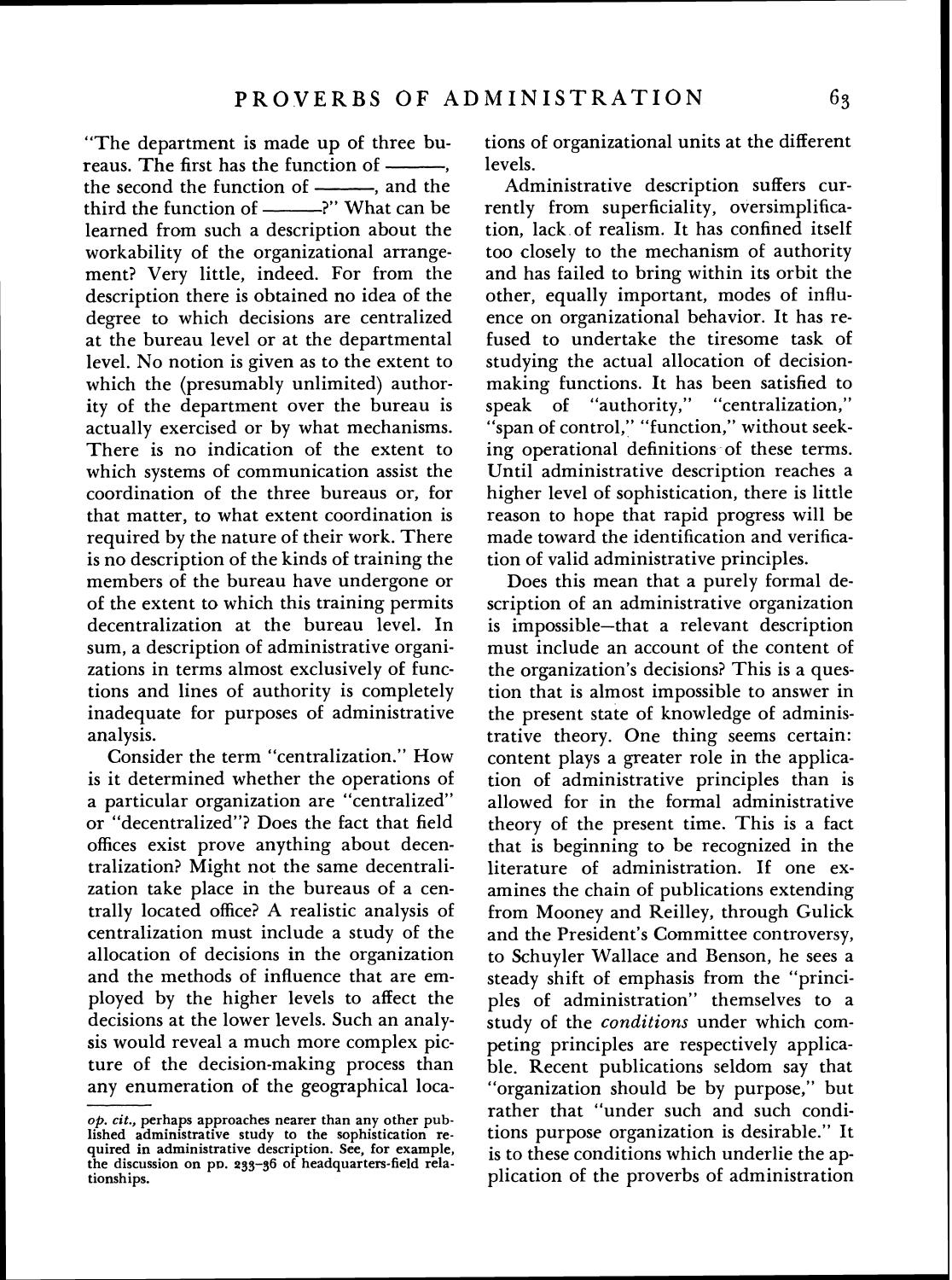that administrative theory and analysis must turn in their search for really valid principles to replace the proverbs.

*The Diagnosis of Administrative Situations.* Before any positive suggestions can be made, it is necessary to digress a bit and to consider more closely the exact nature of the propositions of administrative theory. The theory of administration is concerned with how an organization should be constructed and operated in order to accomplish its work efficiently. **A** fundamental principle of administration, which follows almost immediately from the rational character of "good" administration, is that among several alternatives involving the same expenditure that one should always be selected which leads to the greatest accomplishment of administrative objectives; and among several alternatives that lead to the same accomplishment that one should be selected which involves the least expenditure. Since this "principle of efficiency" is characteristic of any activity that attempts rationally to maximize the attainment of certain ends with the use of scarce means, it is as characteristic of economic theory as it is of administrative theory. The "administrative man" takes his place alongside the classical "economic man."l

Actually, the "principle" of efficiency should be considered a definition rather than a principle: it is a definition of what is meant by "good" or "correct" administrative behavior. It does not tell *how* accomplishments are to be maximized, but merely states that this maximization is the aim of administrative activity, and that administrative theory must disclose under what conditions the maximization takes place.

Now what are the factors that determine the level of efficiency which is achieved by an administrative organization? It is not

possible to make an exhaustive list of these, but the principal categories can be enumerated. Perhaps the simplest method of approach is to consider the single member of the administrative organization and ask what the limits are to the quantity and quality of his output. These limits include  $(a)$  limits on his ability to perform and  $(b)$ limits on his ability to make correct decisions. To the extent that these limits are removed, the administrative organization approaches its goal of high efficiency. Two persons, given the same skills, the same objectives and values, the same knowledge and information, can rationally decide only upon the same course of action. Hence, administrative theory must be interested in the factors that will determine with what skills, values, and knowledge the organization member undertakes his work. These are the "limits" to rationality with which the principles of administration must deal.

On one side, the individual is limited by those skills, habits, and reflexes which are no longer in the realm of the conscious. His performance, for example, may be limited by his manual dexterity or his reaction time or his strength. His decision-making processes may be limited by the speed of his mental processes, his skill in elementary arithmetic, and so forth. In this area, the principles of administration must be concerned with the physiology of the human body and with the laws of skill-training and of habit. This is the field that has been most successfully cultivated by the followers of Taylor and in which has been developed time-and-motion study and the therblig.

On a second side, the individual is limited by his values and those conceptions of purpose which influence him in making his decisions. If his loyalty to the organization is high, his decisions may evidence sincere acceptance of the objectives set for the organization; if that loyalty is lacking, personal motives may interfere with his administrative efficiency. If his loyalties are

**For an elaboration of the principle of efficiency and its place in administrative theory see Clarence E. Rid**ley and Herbert A. Simon, *Measuring Municipal Activities* (International City Managers' Association, 2nd<br>ed., 1943), particularly Chapter I and the preface to **the second edition.**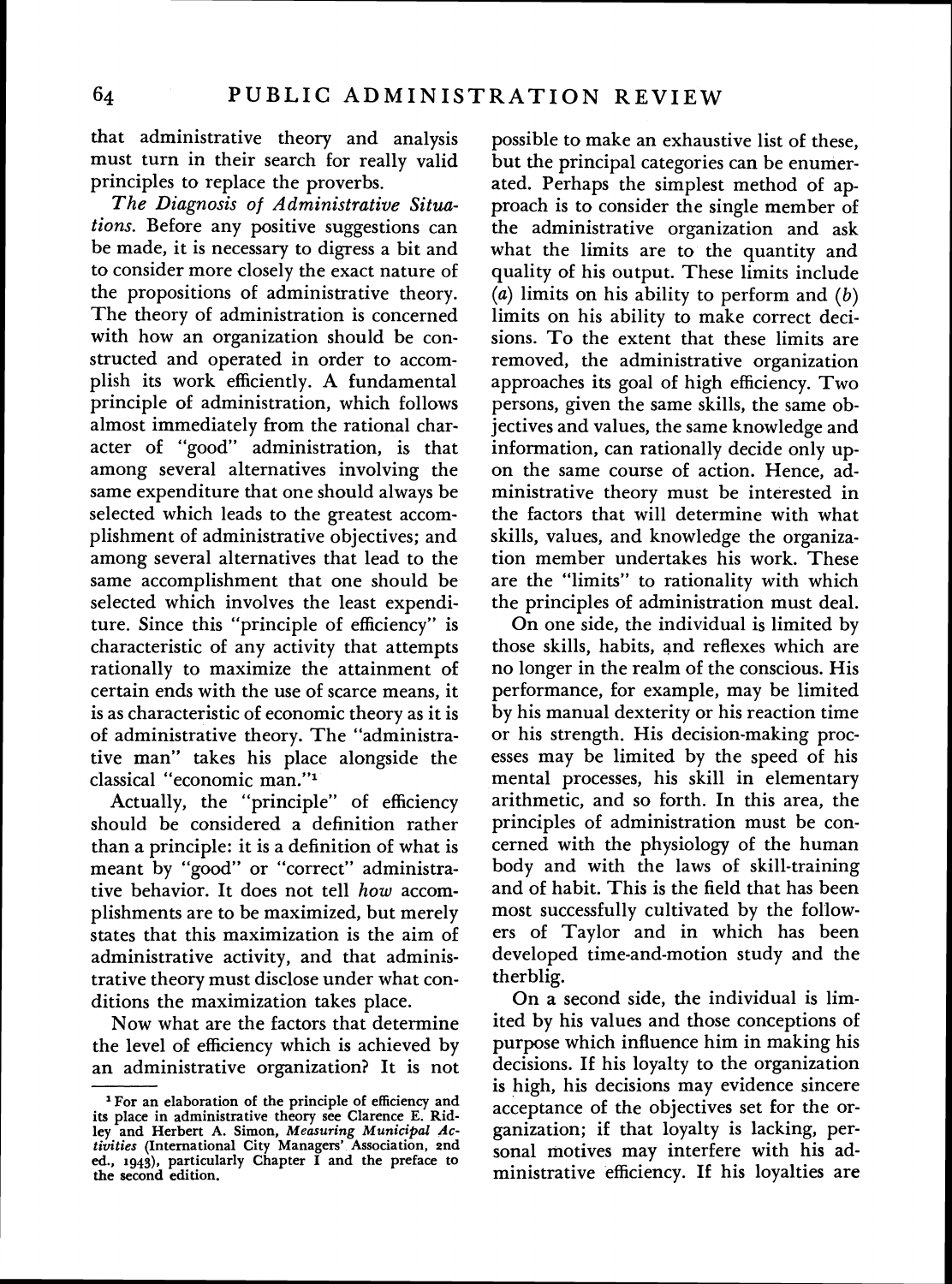attached to the bureau by which he is employed, he may sometimes make decisions that are inimical to the larger unit of which the bureau is a part. In this area the principles of administration must be concerned with the determinants of loyalty and morale, with leadership and initiative, and with the influences that determine where the individual's organizational loyalties will be attached.

On a third side, the individual is limited by the extent of his knowledge of things relevant to his job. This applies both to the basic knowledge required in decision-making-a bridge designer must know the fundamentals of mechanics-and to the information that is required to make his decisions appropriate to the given situation. In this area, administrative theory is concerned with such fundamental questions as these: What are the limits on the mass of knowledge that human minds can accumulate and apply? How rapidly can knowledge be assimilated? How is specialization in the administrative organization to be related to the specializations of knowledge that are prevalent in the community's occupational structure? How is the system of communication to channel knowledge and information to the appropriate decision-points? What types of knowledge can, and what types cannot, be easily transmitted? How is the need for intercommunication of information affected by the modes of specialization in the organization? This is perhaps the *terra incognita* of administrative theory, and undoubtedly its careful exploration will cast great light on the proper application of the proverbs of administration.

Perhaps this triangle of limits does not completely bound the area of rationality, and other sides need to be added to the figure. In any case, this enumeration will serve to indicate the kinds of considerations that must go into the construction of valid and noncontradictory principles of administration.

An important fact to be kept in mind is

that the limits of rationality are variable limits. Most important of all, consciousness of the limits may in itself alter them. Suppose it were discovered in a particular organization, for example, that organizational loyalties attached to small units had frequently led to a harmful degree of intraorganizational competition. Then, a program which trained members of the organization to be conscious of their loyalties, and to subordinate loyalties to the smaller group to those of the large, might lead to a very considerable alteration of the limits in that organization.'

A related point is that the term "rational behavior," as employed here, refers to rationality when that behavior is evaluated in terms of the objectives of the larger organization; for, as just pointed out, the difference in direction of the individual's aims from those of the larger organization is just one of those elements of nonrationality with which the theory must deal.

A final observation is that, since administrative theory is concerned with the nonrational limits of the rational, it follows that the larger the area in which rationality has been achieved the less important is the exact form of the administrative organization. For example, the function of plan preparation, or design, if it results in a written plan that can be communicated interpersonally without difficulty, can be located almost anywhere in the organization without affecting results. All that is needed is a procedure whereby the plan can be given authoritative status, and this can be provided in a number of ways. **A** discussion, then, of the proper location for a planning or designing unit is apt to be highly inconclusive and is apt to hinge on the personalities in the organization and their relative enthusiasm, or lack of it, toward the planning function rather than upon any

**<sup>&#</sup>x27;For an example of the use of such training, see Herbert A. Simon and William Divine, "Controlling Human Factors in an Administrative Experiment," 1**  *Public* **Administration** *Review* **487-92 (Autumn, 1941).**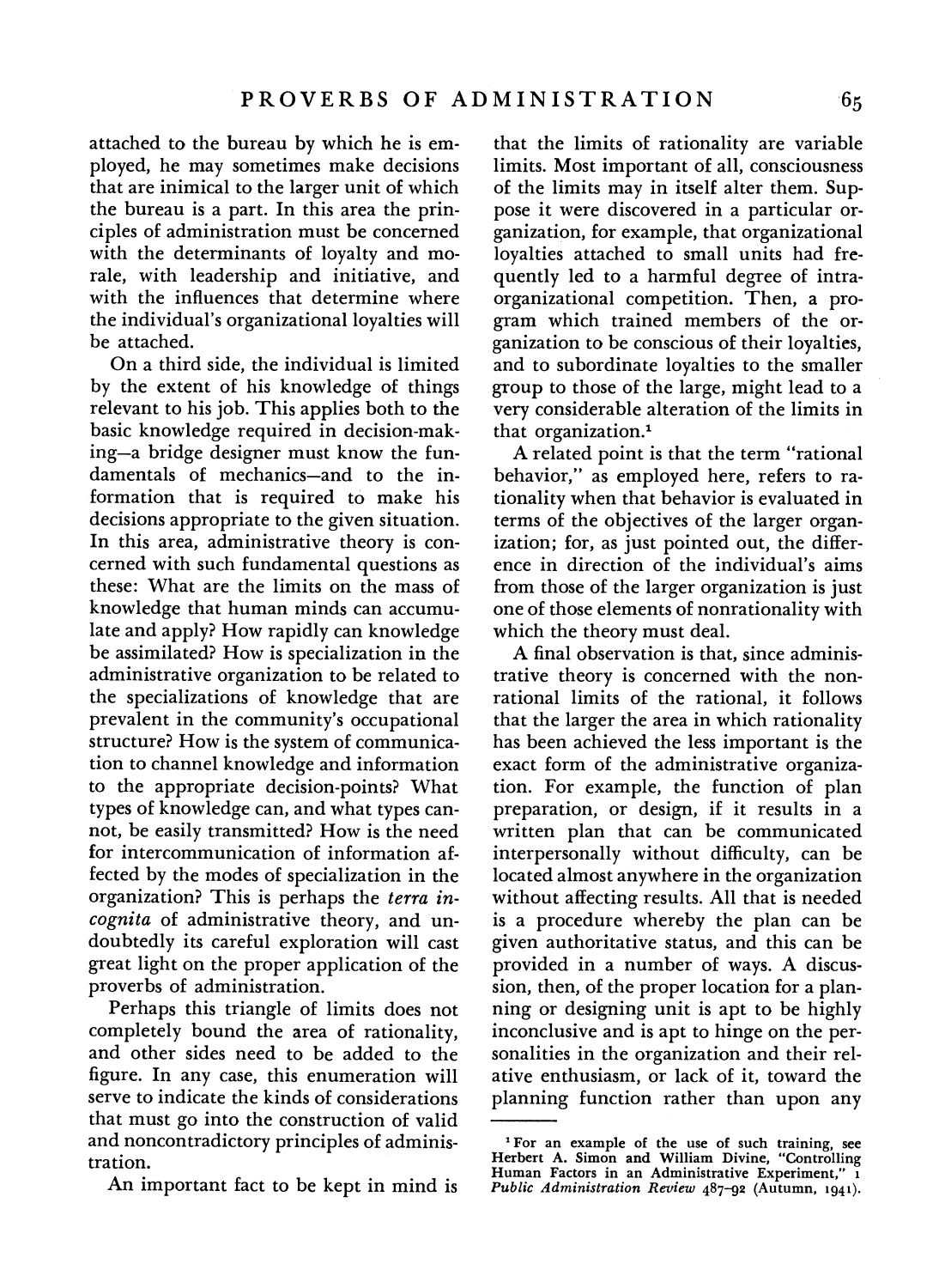abstract principles of good administration.'

On the other hand, when factors of communication or faiths or loyalty are crucial to the making of a decision, the location of the decision in the organization is of great importance. The method of allocating decisions in the army, for instance, automatically provides (at least in the period prior to the actual battle) that each decision will be made where the knowledge is available for coordinating it with other decisions.

*Assigning Weights to the Criteria. A* first step, then, in the overhauling of the proverbs of administration is to develop a vocabulary, along the lines just suggested, for the description of administrative organization. **A** second step, which has also been outlined, is to study the limits of rationality in order to develop a complete and comprehensive enumeration of the criteria that must be weighed in evaluating an administrative organization. The current proverbs represent only a fragmentary and unsystematized portion of these criteria.

When these two tasks have been carried out, it remains to assign weights to the criteria. Since the criteria, or "proverbs," are often mutually competitive or contradictory, it is not sufficient merely to identify them. Merely to know, for example, that a specified change in organization will reduce the span of control is not enough to justify the change. This gain must be balanced against the possible resulting loss of contact between the higher and lower ranks of the hierarchy.

Hence, administrative theory must also be concerned with the question of the

weights that are to be applied to these criteria-to the problems of their relative importance in any concrete situation. This question is not one that can be solved in a vacuum. Arm-chair philosophizing about administration-of which the present paper is an example-has gone about as far as it can profitably go in this particular direction. What is needed now is empirical research and experimentation to determine the relative desirability of alternative administrative arrangements.

The methodological framework for this research is already at hand in the principle of efficiency. If an administrative organization whose activities are susceptible to objective evaluation be subjected to study, then the actual change in accomplishment that results from modifying administrative arrangements in these organizations can be observed and analyzed.

There are two indispensable conditions to successful research along these lines. First, it is necessary that the objectives of the administrative organization under study be defined in concrete terms so that results, expressed in terms of these objectives, can be accurately measured. Second, it is necessary that sufficient experimental control be exercised to make possible the isolation of the particular effect under study from other disturbing factors that might be operating on the organization at the same time.

These two conditions have seldom been even partially fulfilled in so-called "administrative experiments." The mere fact that a legislature passes a law creating an administrative agency, that the agency operates for five years, that the agency is finally abolished, and that a historical study is then made of the agency's operations is not sufficient to make of that agency's history an<br>"administrative experiment." Modern "administrative experiment." Modern American legislation is full of such "experiments" which furnish orators in neighboring states with abundant ammunition when

**<sup>&#</sup>x27;See, for instance, Robert A. Walker,** *The Planning Function in Urban Government* **(University of Chicago Press, 1941)~pp. 166-75. Walker makes out a strong case for attaching the planning agency to the chief executive. But he rests his entire case on the rather slender reed that "as long as the planning agency is outside the governmental structure** . . . **planning will tend to encounter resistance from public officials as an invasion of their responsibility and jurisdiction." This "resistance" is precisely the type of non-rational loyalty which has been referred to previously, and which is certainly a variable.**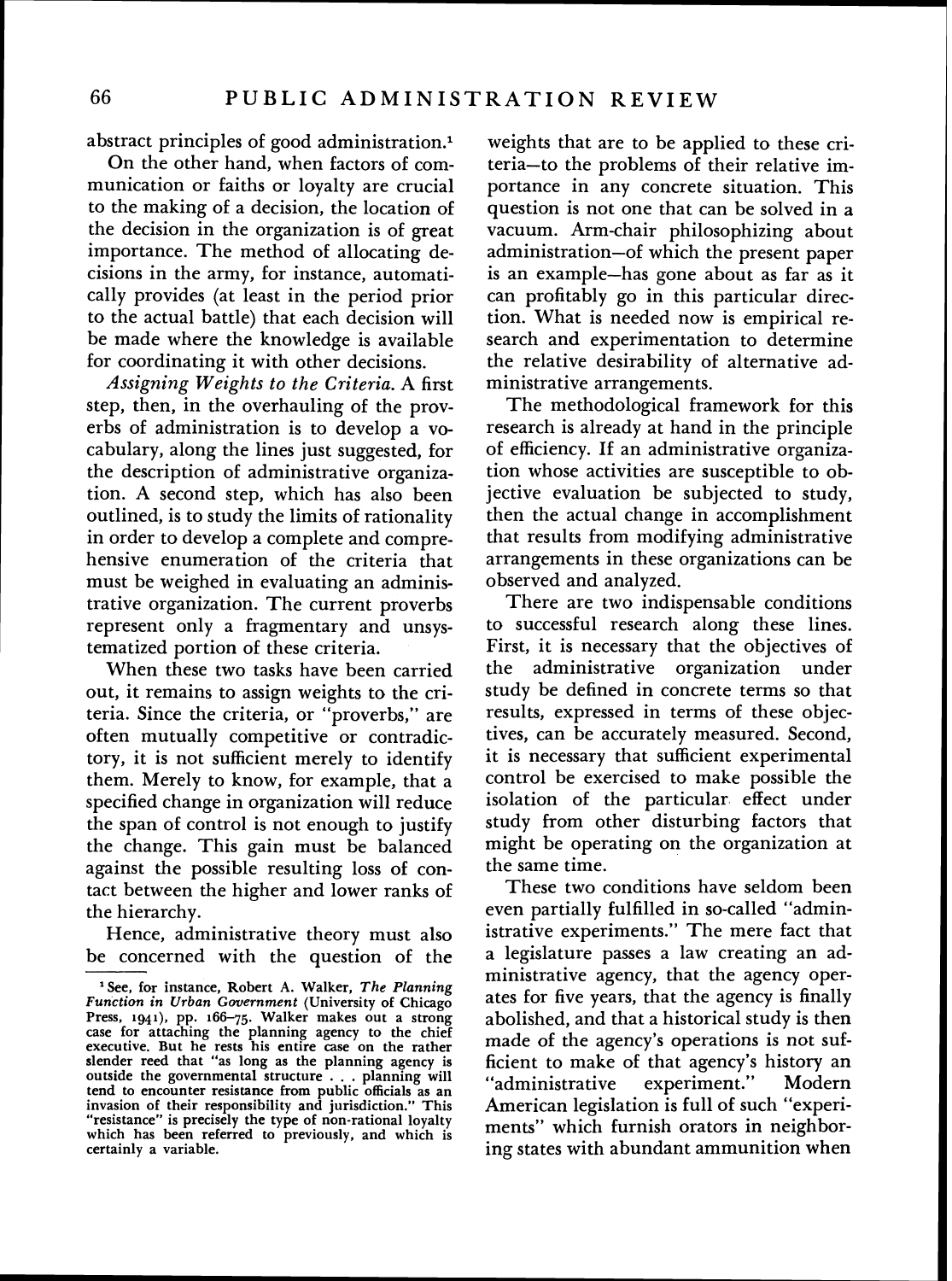similar issues arise in their bailiwicks, but which provide the scientific investigator with little or nothing in the way of objective evidence, one way or the other.

In the literature of administration, there are only a handful of research studies that satisfy these fundamental conditions of methodology-and these are, for the most part, on the periphery of the problem of organization. There are, first of all, the studies of the Taylor group which sought to determine the technological conditions of efficiency. Perhaps none of these is a better example of the painstaking methods of science than Taylor's own studies of the cutting of metals. $<sup>1</sup>$ </sup>

Studies dealing with the human and social aspects of administration are even rarer than the technological studies. Among the more important are the whole series of studies on fatigue, starting in Great Britain during World War I and culminating in the Westinghouse experiments.<sup>2</sup>

In the field of public administration, almost the sole example of such experimentation is the series of studies that have been conducted in the public welfare field to determine the proper case loads for social workers.<sup>3</sup>

Because, apart from these scattered examples, studies of administrative agencies have been carried out without benefit of

**vard University Press, 1939). 8Ellery F. Reed,** *An Experiment in Reducing the Cost of Relief* **(American Public Welfare Administration, 1937); Rebecca Staman, "What Is the Most Economical Case Load in Public Relief Administration?"** 

control or of objective measurements of results, they have had to depend for their recommendations and conclusions upon a *priori* reasoning proceeding from "principles of administration." The reasons have already been stated why the "principles" derived in this way cannot be more than "proverbs."

Perhaps the program outlined here will appear an ambitious or even a quixotic one. There should certainly be no illusions, in undertaking it, as to the length and deviousness of the path. It is hard to see, however, what alternative remains open. Certainly neither the practitioner of administration nor the theoretician can be satisfied with the poor analytic tools that the proverbs provide him. Nor is there any reason to believe that a less drastic reconversion than that outlined here will rebuild those tools to usefulness.

It may be objected that administration cannot aspire to be a "science"; that by the nature of its subject it cannot be more than an "art." Whether true or false, this objection is irrelevant to the present discussion. The question of how "exact" the principles of administration can be made is one that only experience can answer. But as to whether they should be logical or illogical there can be no debate. Even an "art" cannot be founded on proverbs.

**IF.W. Taylor,** *On the Art of Cutting Metals* **(Ameri- can Society of Mechanical Engineers, 1907).** 

**<sup>2</sup>Great Britain, Ministry of Munitions, Health of Munitions Workers Committee,** *Final Report* **(H.M. Stationery Office, 1918); F. J. Roethlisberger and William J. Dickson,** *Management and the Worker* **(Har-**

*<sup>4</sup> Social Work Technique* **117-21 (May-June, 1938);Chicago Relief Administration,** *Adequate Staff Brings Economy* **(American Public Welfare Association, 1939); Constance Hastings and Saya S. Schwartz,** *Size of Visitor's Caseload as a Factor in Eficient Administration of Public Assistance* **(Philadelphia County Board of Assistance, 1939); Simon** *et al., Determining Work Loads for Professional Staff in a Public Welfare Agency*  **(Bureau of Public Administration, University of California, 1941).**